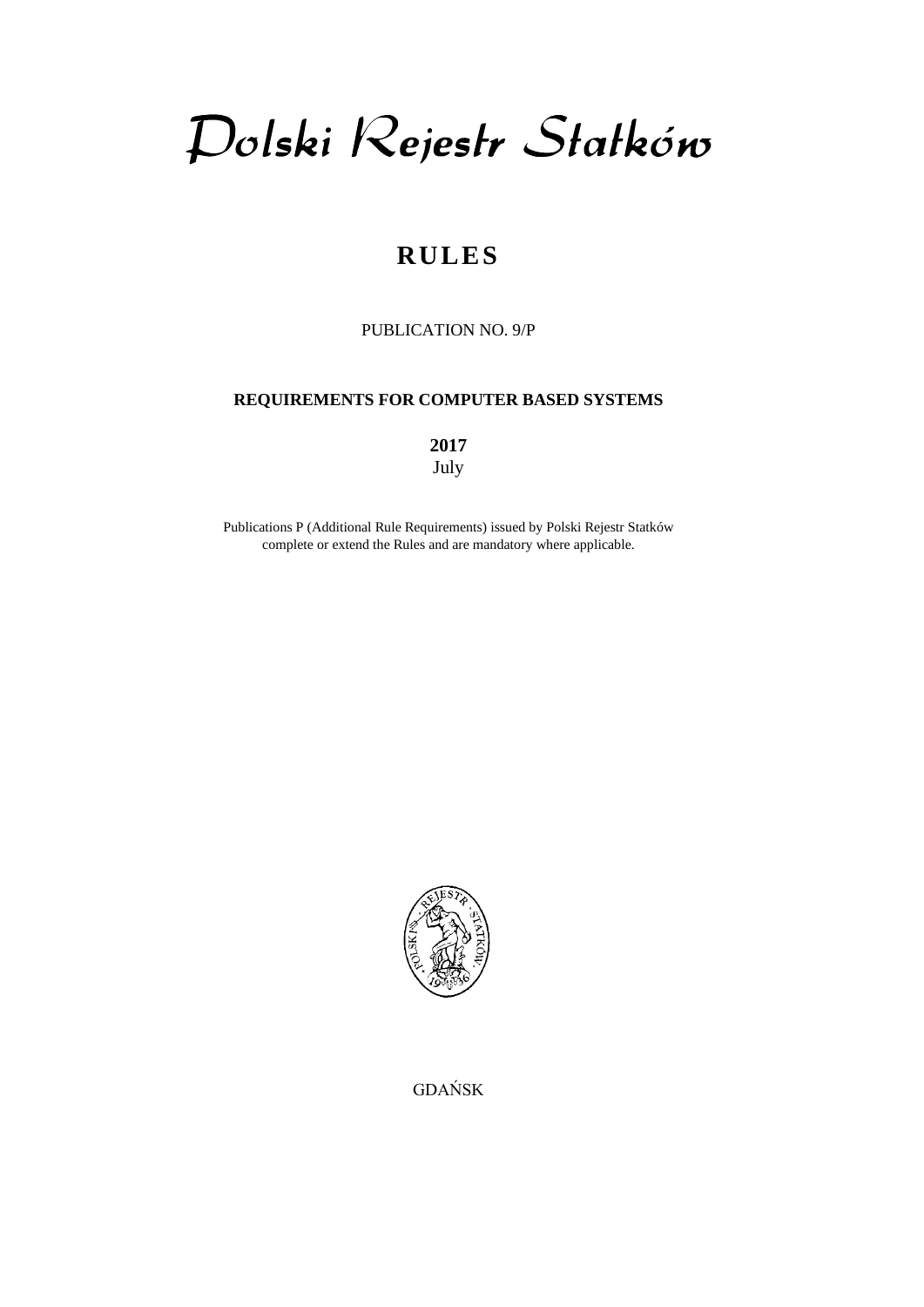*Publication No. 9/P* – *Requirements for Computer Based Systems – July 2017*, based on the IACS Unified Requirements E22 (Rev.2 June 2016, Complete Revision)

The *Publication* was approved by the PRS Board on 28 June 2017 and enters into force on 1 July 2017.

**©** Copyright by Polski Rejestr Statków S.A., 2017

PRS/OP, 06/2017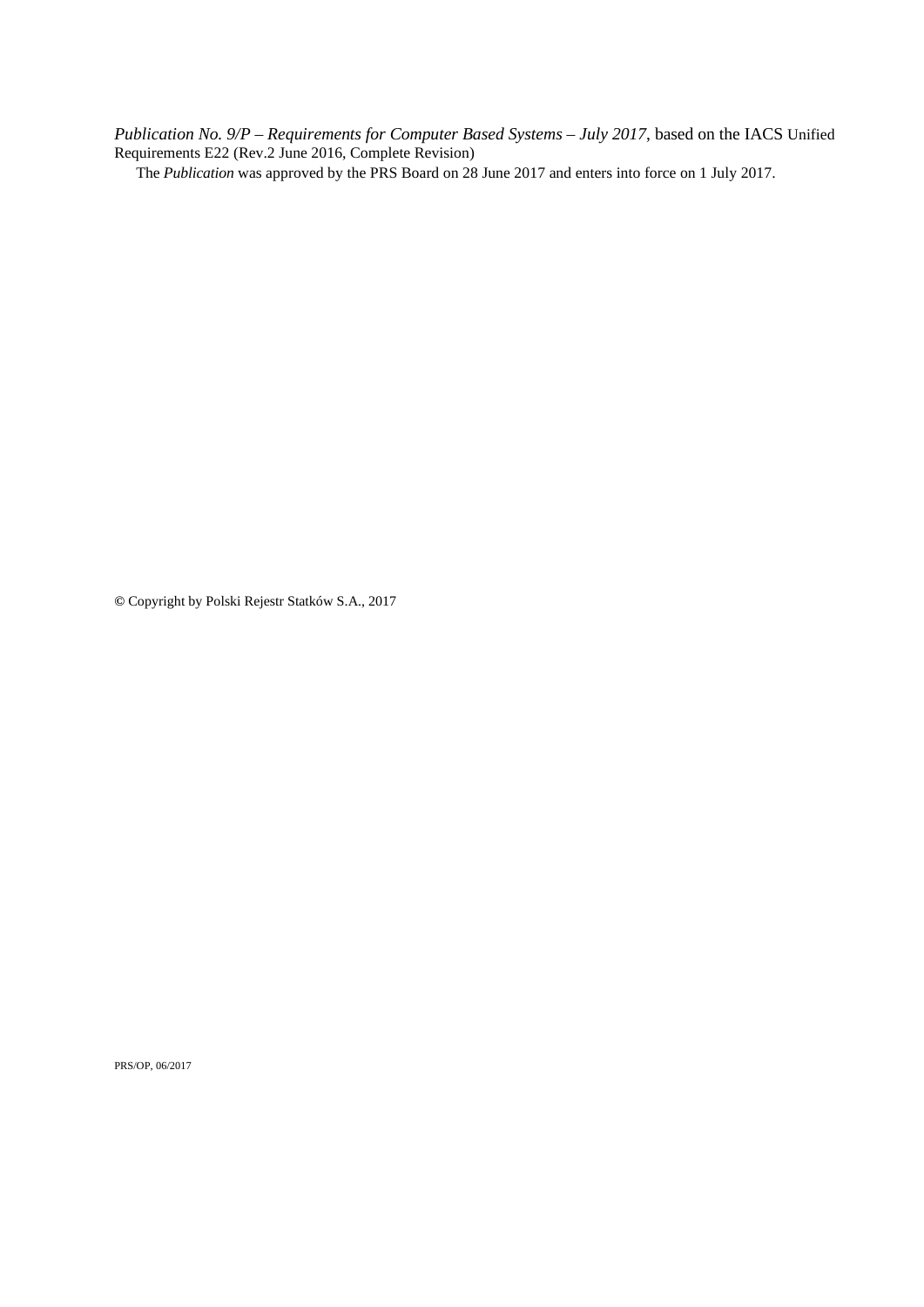# **CONTENTS**

|                | 1.1  |  |  |  |  |
|----------------|------|--|--|--|--|
|                | 1.2. |  |  |  |  |
|                | 1.3  |  |  |  |  |
|                |      |  |  |  |  |
|                | 2.1  |  |  |  |  |
|                | 2.2  |  |  |  |  |
|                | 2.3  |  |  |  |  |
|                | 2.4  |  |  |  |  |
| 3 <sup>1</sup> |      |  |  |  |  |
|                | 3.1  |  |  |  |  |
|                | 3.2  |  |  |  |  |
|                | 3.3  |  |  |  |  |
|                | 3.4  |  |  |  |  |
| $\overline{4}$ |      |  |  |  |  |
| 5              |      |  |  |  |  |
|                | 5.1  |  |  |  |  |
|                | 5.2  |  |  |  |  |
|                |      |  |  |  |  |

## page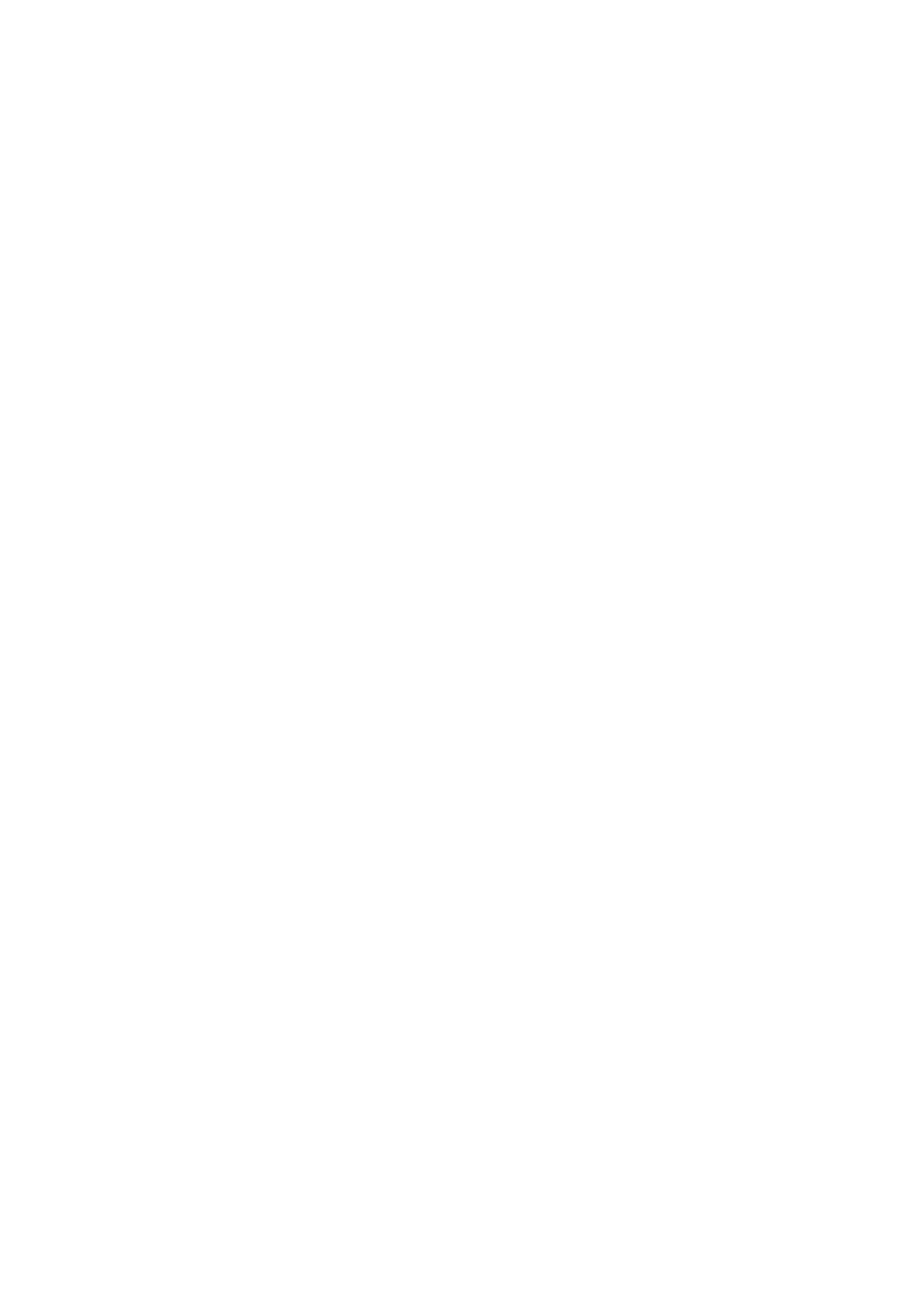## <span id="page-4-0"></span>**1 INTRODUCTION**

#### <span id="page-4-1"></span>**1.1 Scope**

These requirements apply to design, construction, commissioning and maintenance of computer based systems where they depend on software for the proper achievement of their functions. The requirements focus on the functionality of the software and on the hardware supporting the software. These requirements apply to the use of computer based systems which provide control, alarm, monitoring, safety or internal communication functions which are subject to classification requirements.

## <span id="page-4-2"></span>**1.2 Exclusion**

Navigation systems required by SOLAS Chapter V, Radio-communication systems required by SOLAS Chapter IV, and vessel loading instrument/stability computer are not in the scope of this requirement.

<span id="page-4-3"></span>**Note:** For loading instrument/stability computer, Rec No. 48 may be considered.

#### **1.3 References**

The following identified standards can be used for the development of hardware/software of computer based systems. Other industry standards may be considered:

- IEC 61508: Functional safety of electrical/electronic/programmable electronic safety-related systems
- ISO/IEC 12207: Systems and software engineering Software life cycle processes
- ISO 9001:2008 Quality Management Systems Requirements
- ISO/IEC 90003: Software engineering Guidelines for the application of ISO 9001:2008 to computer software
- IEC 60092-504: Electrical installations in ships Part 504: Special features Control and instrumentation
- ISO/IEC 25000: Systems and software engineering Systems and software Quality Requirements and Evaluation (SQuaRE) – Guide to SQuaRE
- ISO/IEC 25041: Systems and software engineering Systems and software Quality Requirements and Evaluation (SQuaRE) – Evaluation guide for developers, acquirers and independent evaluators
- IEC 61511: Functional safety Safety instrumented systems for the process industry sector
- <span id="page-4-4"></span>– ISO/IEC 15288: Systems and software engineering – system life cycle process

#### <span id="page-4-5"></span>**2 DEFINITIONS**

#### **2.1 Stakeholders**

#### **2.1.1 Owner**

The Owner is responsible for contracting the system integrator and/or suppliers to provide a hardware system including software according to the owner's specification. The Owner could be the Ship Builder Integrator (Builder or Shipyard) during initial construction. After vessel delivery, the owner may delegate some responsibilities to the vessel operating company.

## **2.1.2 System integrator**

The role of system integrator shall be taken by the yard unless an alternative organisation is specifically contracted/assigned this responsibility. The system integrator is responsible for the integration of systems and products provided by suppliers into the system invoked by the requirements specified herein and for providing the integrated system. The system integrator may also be responsible for integration of systems in the vessel.

If there are multiple parties performing system integration at any one time a single party is to be responsible for overall system integration and coordinating the integration activities. If there are multiple stages of integration different System Integrators may be responsible for specific stages of integration but a single party is to be responsible for defining and coordinating all of the stages of integration.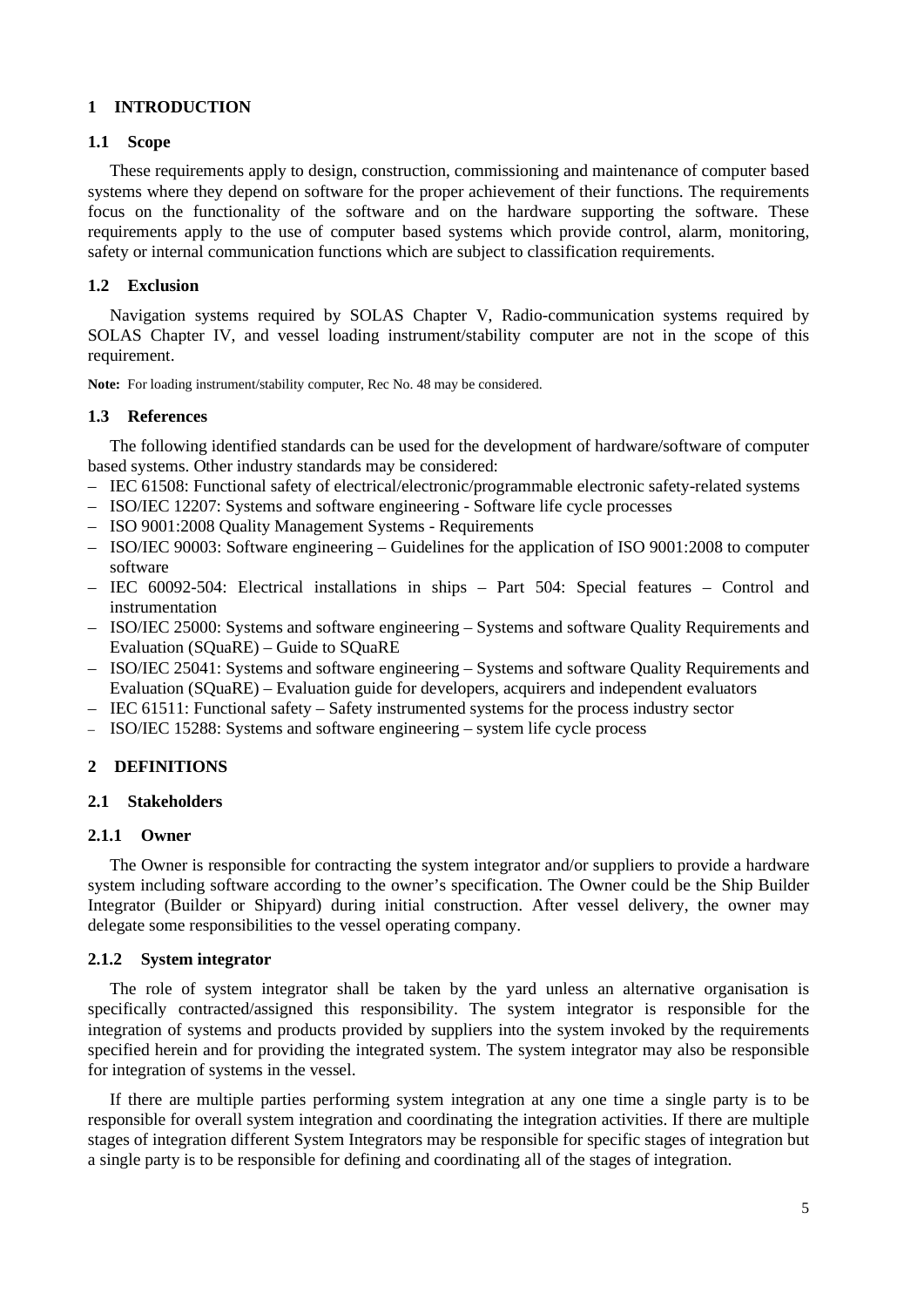## **2.1.3 Supplier**

The Supplier is any contracted or subcontracted provider of system components or software under the coordination of the System Integrator or Shipyard. The supplier is responsible for providing programmable devices, sub-systems or systems to the system integrator. The supplier provides a description of the software functionality that meets the Owner's specification, applicable international and national standards, and the requirements specified herein.

## <span id="page-5-0"></span>**2.2 Objects**

The following diagram (Figure 1) shows the hierarchy and relationships of a typical computer based system.



Fig. 1 Illustrative System Hierarchy

## **2.2.1 Object definitions**

## **2.2.1.1 Vessel**

Ship or offshore unit where the system is to be installed.

## **2.2.1.2 System**

Combination of interacting programmable devices and/or sub-systems organized to achieve one or more specified purposes.

## **2.2.1.3 Sub-system**

Identifiable part of a system, which may perform a specific function or set of functions.

## **2.2.1.4 Programmable device**

Physical component where software is installed.

#### **2.2.1.5 Software module**

A module is a standalone piece of code that provides specific and closely coupled functionality.

## <span id="page-5-1"></span>**2.3 System categories**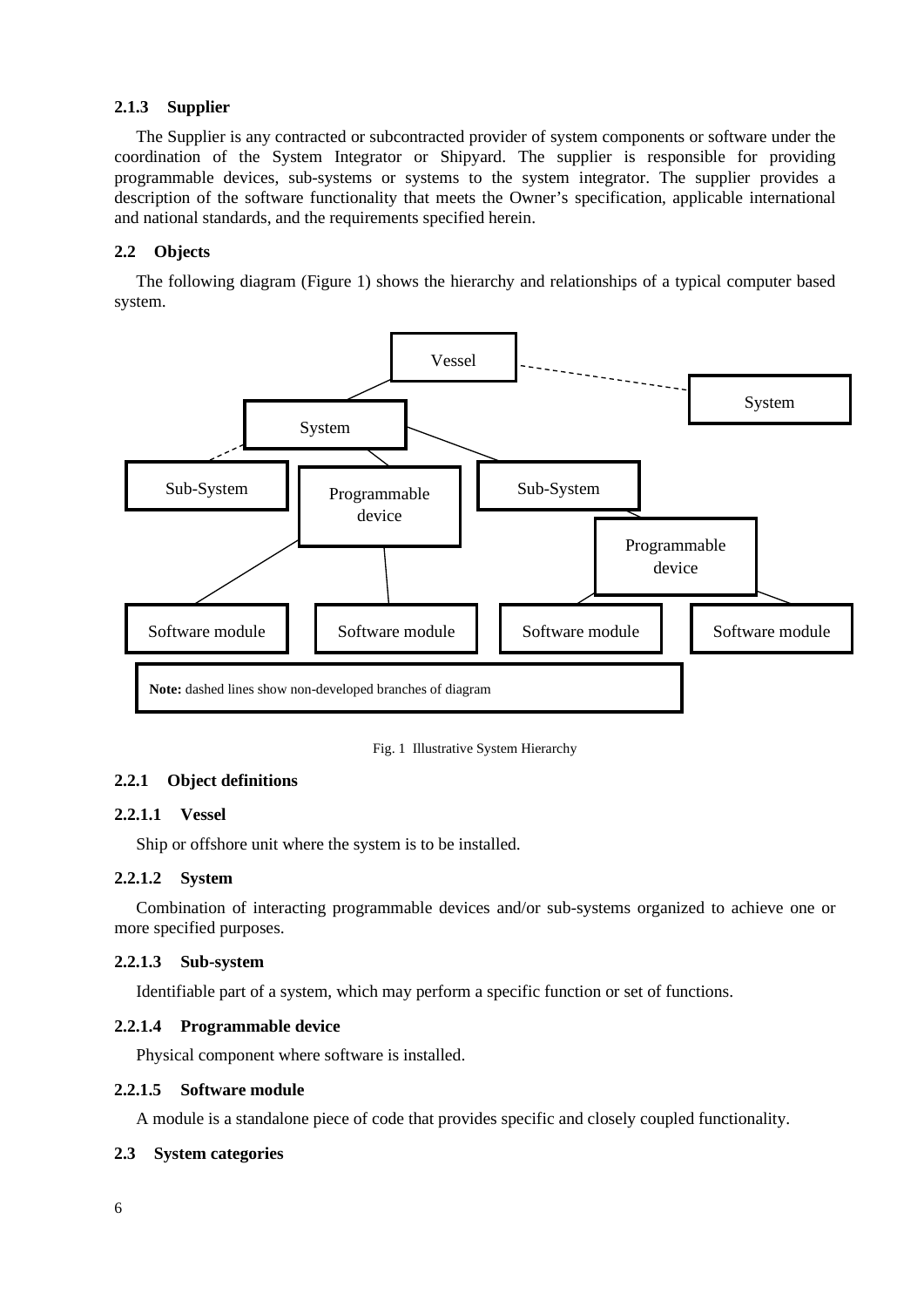The following table (Table 1) shows how to assign system categories based on their effects on system functionality.

| Category | <b>Effects</b>                                                                                                                                                      | <b>Typical System functionality</b>                                                                                                                                                 |  |  |  |
|----------|---------------------------------------------------------------------------------------------------------------------------------------------------------------------|-------------------------------------------------------------------------------------------------------------------------------------------------------------------------------------|--|--|--|
| 1.       | Those systems, failure of which will not<br>lead to dangerous situations for human<br>safety, safety of the vessel and/or threat<br>to the environment.             | Monitoring function for informational/administrative tasks<br>$\overline{\phantom{0}}$                                                                                              |  |  |  |
| П        | Those systems, failure of which could<br>eventually lead to dangerous situations<br>for human safety, safety of the vessel<br>and/or threat to the environment.     | Alarm and monitoring functions<br>—<br>Control functions which are necessary to maintain the ship<br>$\overline{\phantom{0}}$<br>in its normal operational and habitable conditions |  |  |  |
| Ш        | Those systems, failure of which could<br>immediately lead to dangerous<br>situations for human safety, safety of<br>the vessel and/or threat to the<br>environment. | Control functions for maintaining the vessel's propulsion<br>and steering<br>Vessel safety functions                                                                                |  |  |  |

**Table 1 System categories**

The following systems typically belong to Category III, the exact category being dependent on the risk assessment for all operational scenarios:

- Propulsion system of a ship, meaning the means to generate and control mechanical thrust in order to move the ship (devices used only during manoeuvring are not in the scope of this requirement such as bow tunnel thrusters)
- Steering system control system
- Electric power system (including power management system)
- Ship safety systems covering fire detection and fighting, flooding detection and fighting, internal communication systems involved in evacuation phases, ship systems involved in operation of life saving appliances equipment
- Dynamic positioning system of equipment classes 2 and 3 according to IMO MSC/Circ.645
- Drilling systems

The following systems typically belong to Category II, the exact category being dependent on the risk assessment for all operational scenarios:

- Liquid cargo transfer control system
- Bilge level detection and associated control of pumps
- Fuel oil treatment system
- Ballast transfer valve remote control system
- Stabilization and ride control systems
- Alarm and monitoring systems for propulsion systems The example systems are not exhaustive.

#### <span id="page-6-0"></span>**2.4 Other terminology**

#### **2.4.1 Simulation tests**

Control system testing where the equipment under control is partly or fully replaced with simulation tools, or where parts of the communication network and lines are replaced with simulation tools.

#### <span id="page-6-1"></span>**3 REQUIREMENTS FOR SOFTWARE AND SUPPORTING HARDWARE**

## <span id="page-6-2"></span>**3.1 Life cycle approach**

A global top to bottom approach shall be undertaken regarding software and the integration in a system, spanning the software lifecycle. This approach shall be accomplished according to software development standards as listed herein or other standards recognized by the Class Society.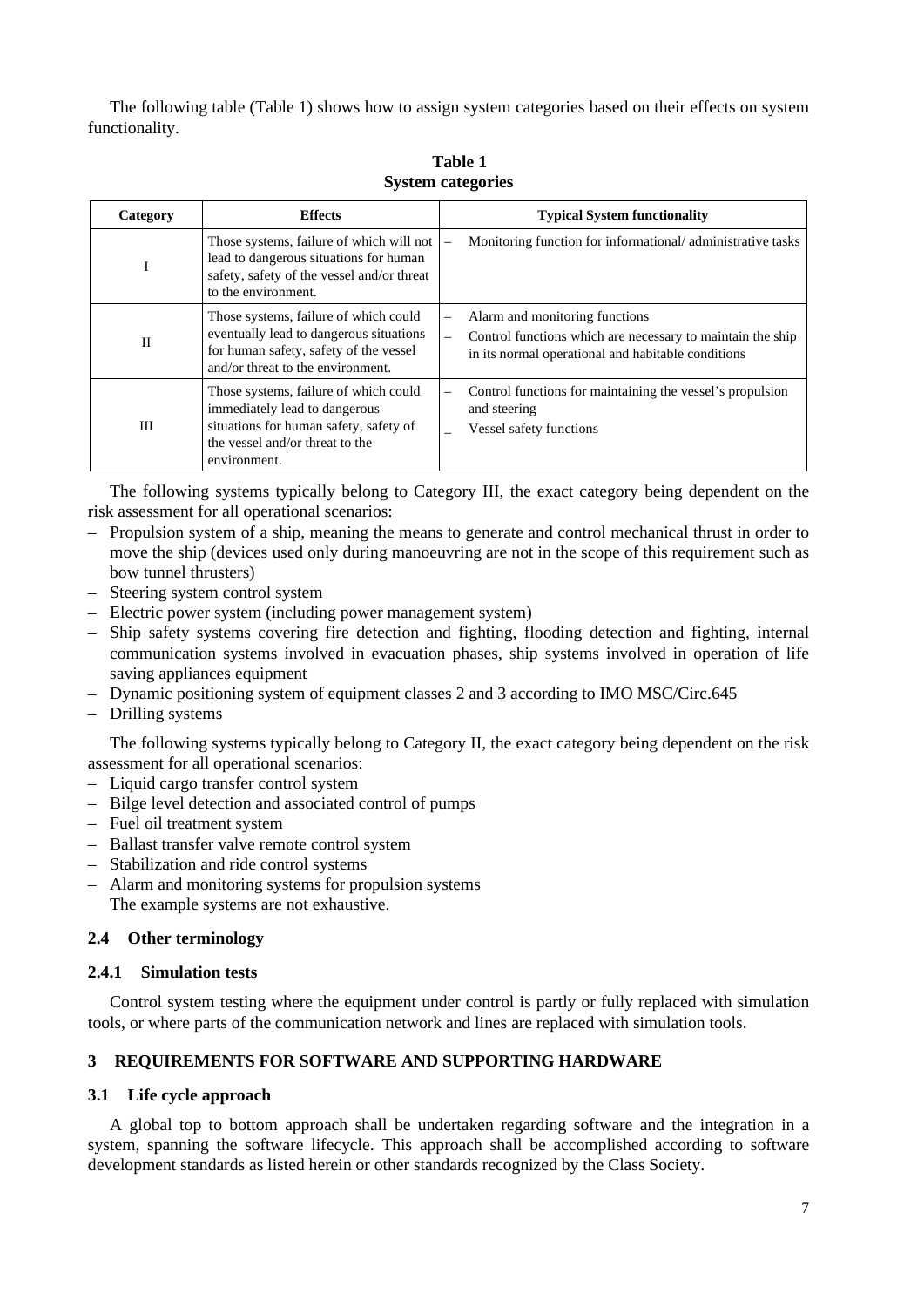#### **3.1.1 Quality system**

System integrators and suppliers shall operate a quality system regarding software development and testing and associated hardware such as ISO 9001 taking into account ISO 90003.

Satisfaction of this requirement shall be demonstrated by either:

- The quality system being certified as compliant to the recognized standard by an organisation with accreditation under a national accreditation scheme, or
- The Class Society confirming compliance to the standard through a specific assessment.

This quality system shall include:

**3.1.1.1** Relevant procedures regarding responsibilities, system documentation, configuration management and competent staff.

**3.1.1.2** Relevant procedures regarding software lifecycle and associated hardware:

- Organization set in place for acquisition of related hardware and software from suppliers
- Organization set in place for software code writing and verification
- Organization set in place for system validation before integration in the vessel

**3.1.1.3** Minimum requirements for approval of Quality system:

- Having a specific procedure for verification of software code of Category II and III at the level of systems, sub-systems and programmable devices and modules
- Having check points for the Class Society for Category II and III systems (see Annex for the  $minimum$  check points<sup>[1](#page-7-0)</sup>1)
- Having a specific procedure for software modification and installation on board the vessel defining interactions with owners

#### **3.1.1.4 Quality Plan**

A document, referred to herein as a Quality Plan, shall be produced that records how the quality management system will be applied for the specific computer based system and that includes, as a minimum, all of material required by paragraphs 3.1.1.1 to 3.1.1.3 inclusively.

#### **3.1.2 Design phase**

#### **3.1.2.1 Risk assessment of system**

This step shall be undertaken to determine the risk to the system throughout the lifecycle by identifying and evaluating the hazards associated with each function of the system. A risk assessment report shall upon request be submitted to PRS:

This document shall normally be submitted by the System Integrator or the Supplier, including data coming from other suppliers.

IEC/ISO31010 "Risk management – Risk assessment techniques" may be applied in order to determine method of risk assessment. The method of risk assessment shall be agreed by the society.

Based on the risk assessment, a revised system category might need to be agreed between Class and the system supplier.

Where the risks associated with a computer based system are well understood, it is permissible for the risk assessment to be omitted, however in such cases the supplier or the system integrator shall provide a justification for the omission. The justification should give consideration to:

- How the risks are known
- The equivalence of the context of use of the current computer based system and the computer based system initially used to determine the risks
- The adequacy of existing control measures in the current context of use

<span id="page-7-0"></span><sup>&</sup>lt;sup>1</sup> Examples of check points can be a required submittal of documentation, a test event, a technical design review meeting, or peer review meeting.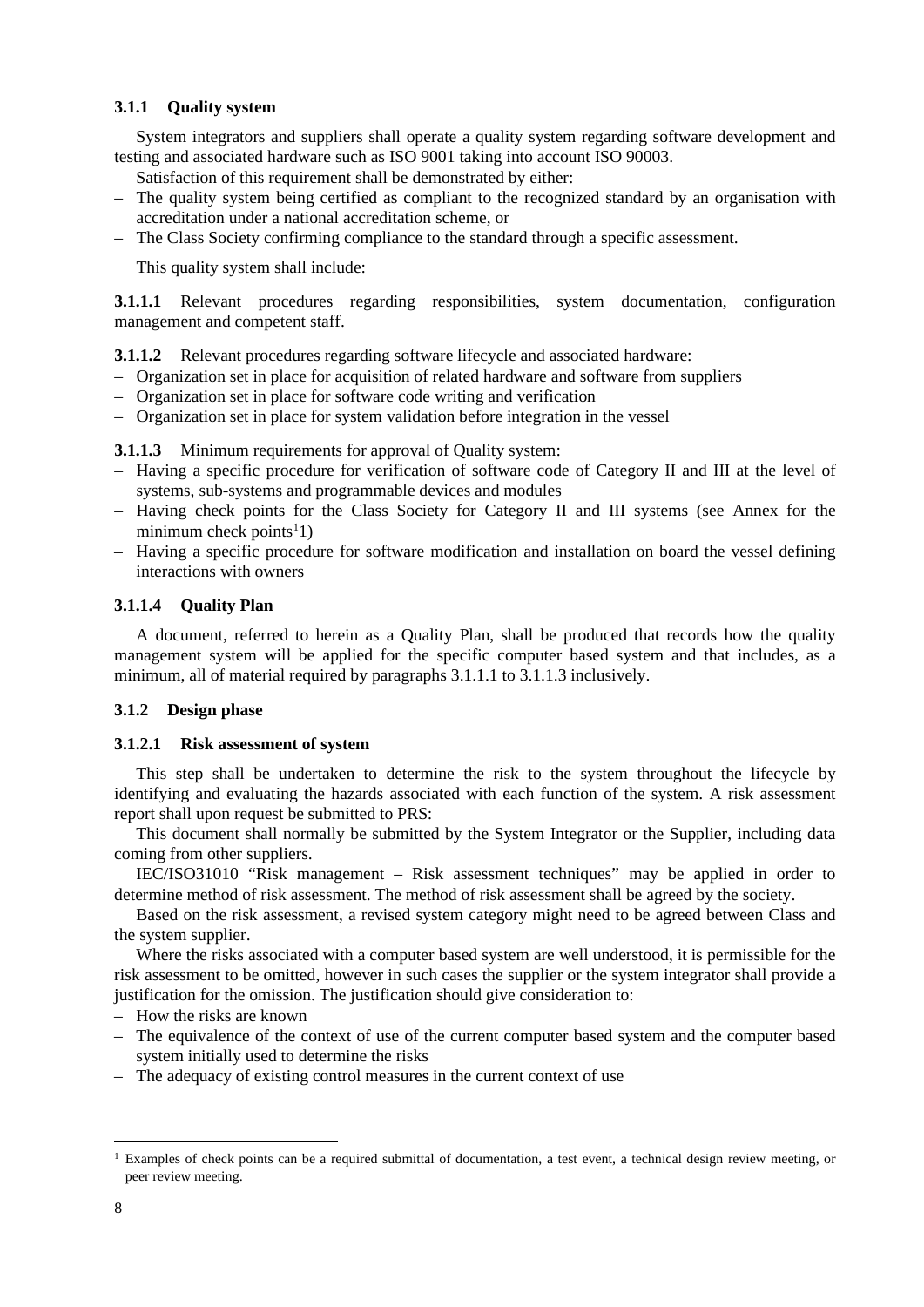## **3.1.2.2 Code production and testing**

The following documentation shall be provided to PRS for Category II and III systems:

- Software modules functional description and associated hardware description for programmable devices. This shall be provided by Supplier and System Integrator.
- Evidence of verification (detection and correction of software errors) for software modules, in accordance with the selected software development standard. Evidence requirements of the selected software standard might differ depending on how critical the correct operation of the software is to the function it performs (i.e. IEC 61508 has different requirements depending on SILs, similar approaches are taken by other recognized standard). This shall be supplied by the Supplier and System Integrator.
- Evidence of functional tests for programmable devices at the software module, sub-system, and system level. This shall be supplied by the Supplier via the System Integrator. The functional testing shall be designed to test the provisions of features used by the software but provided by the operating system, function libraries, customized layer of software and any set of parameters.

## **3.1.3 Integration testing before installation on board**

Intra-system integration testing shall be done between system and sub-system software modules before being integrated on board. The objective is to check that software functions are properly executed, that the software and the hardware it controls interact and function properly together and that software systems react properly in case of failures. Faults are to be simulated as realistically as possible to demonstrate appropriate system fault detection and system response. The results of any required failure analysis are to be observed. Functional and failure testing can be demonstrated by simulation tests.

For Category II and III systems:

- Test programs and procedures for functional tests and failure tests shall be submitted to PRS. A FMEA may be requested by the Class Society in order to support containment of failure tests programs.
- Factory acceptance test including functional and failure tests shall be witnessed by PRS.

Following documentation shall be provided:

- (i) Functional description of software
- (ii) List and versions of software installed in system
- (iii) User manual including instructions for use during software maintenance
- (iv) List of interfaces between system and other ship systems
- (v) List of standards used for data links
- (vi) Additional documentation as requested by PRS which might include an FMEA or equivalent to demonstrate the adequacy of failure test case applied

## **3.1.4 Approval of programmable devices for Category II and III systems**

Approval of programmable devices integrated inside a system shall be delivered to the system integrator or supplier. Approval can be granted on case by case basis, or as part of a product type approval, so long as above mentioned documents have been reviewed/approved (as per annex) and the required tests have been witnessed by PRS (also see paragraph 4 regarding hardware environmental type tests). Documentation should address the compatibility of the programmable device in the ship's application, the necessity to have on board tests during ship integration and should identify the components of system using the approved programmable devices.

## **3.1.5 Final integration and on board testing**

Simulation tests are to be undertaken before installation, when it is found necessary to check safe interaction with other computerized systems and functions that could not be tested previously.

On board tests shall check that a computer based system in its final environment, integrated with all other systems with which it interacts is:

- Performing functions it was designed for
- Reacting safely in case of failures originated internally or by devices external to the system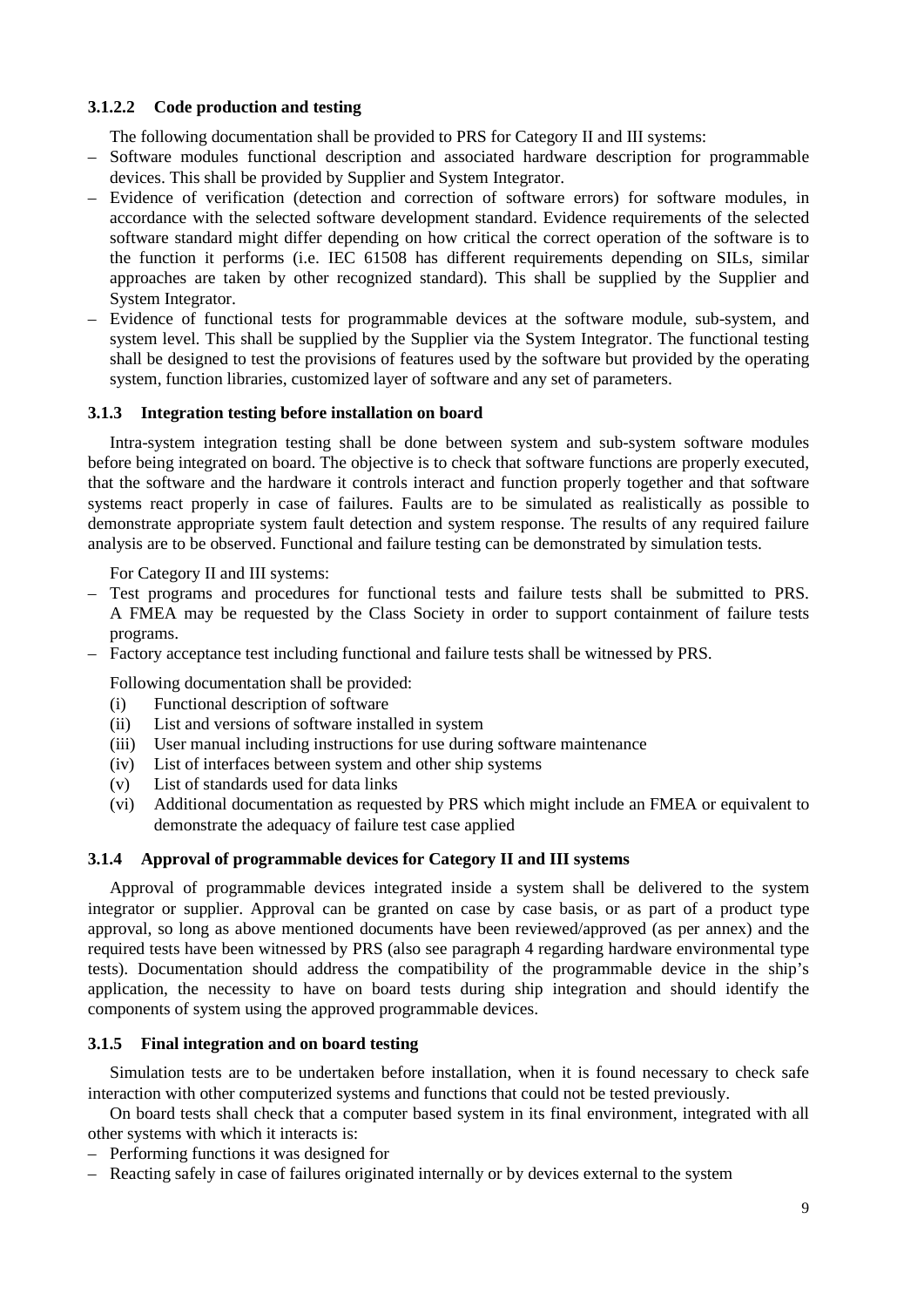– Interacting safely with other systems implemented on board vessel

For final integration and on board testing of Category II and III systems:

– Test specifications shall be submitted to the Class Society for approval

– The tests shall be witnessed by PRS

#### <span id="page-9-0"></span>**3.2 Limited approval**

Sub-systems and programmable devices may be approved for limited applications with service restrictions by PRS when the ship system where they will be integrated is not known. In this case, requirements about Quality systems under paragraph 3.1.1 might need to be fulfilled as required by PRS. Additional drawings, details, tests reports and surveys related to the Standard declared by the Supplier may be required by PRS upon request.

Sub-systems and programmable devices may in this case be granted with a limited approval mentioning the required checks and tests performed.

#### <span id="page-9-1"></span>**3.3 Modifications during operation**

#### **3.3.1 Responsibilities**

Organizations in charge of software modifications shall be clearly declared by Owner to PRS. A System integrator shall be designated by the Owner and shall fulfil requirements mentioned in paragraph 3.1. Limited life cycle steps may be considered for modifications already considered and accepted in the scope of initial approval. The level of documentation needed to be provided for the modification shall be determined by PRS.

At the vessel level, it is the responsibility of Owner to manage traceability of these modifications; the achievement of this responsibility shall be supported by system integrators updating the Software Registry. This Software Registry shall contain:

- List and versions of software installed in systems required in paragraph 3.1.3
- Results of security scans as described in paragraph 3.4

#### **3.3.2 Change management**

The owner shall ensure that necessary procedures for software and hardware change management exist on board, and that any software modification/upgrade are performed according to the procedure. All changes to computer based systems in the operational phase shall be recorded and be traceable.

#### <span id="page-9-2"></span>**3.4 System security**

Owner, system integrator and suppliers shall adopt security policies and include these in their quality systems and procedures.

For Category I, II, and III systems, physical and logical security measures shall be in place to prevent unauthorized or unintentional modification of software, whether undertaken at the physical system or remotely.

Prior to installation, all artefacts, software code, executables and the physical medium used for installation on the vessel are to be scanned for viruses and malicious software. Results of the scan are to be documented and kept with the Software Registry.

## <span id="page-9-3"></span>**4 REQUIREMENTS FOR HARDWARE REGARDING ENVIRONMENT**

Evidence of environmental type testing according to UR E10 regarding hardware elements included in the system and sub-systems shall be submitted to PRS for Category I, II and III computer based systems. This requirement is not mandatory for Category I computer based systems not considered by Class.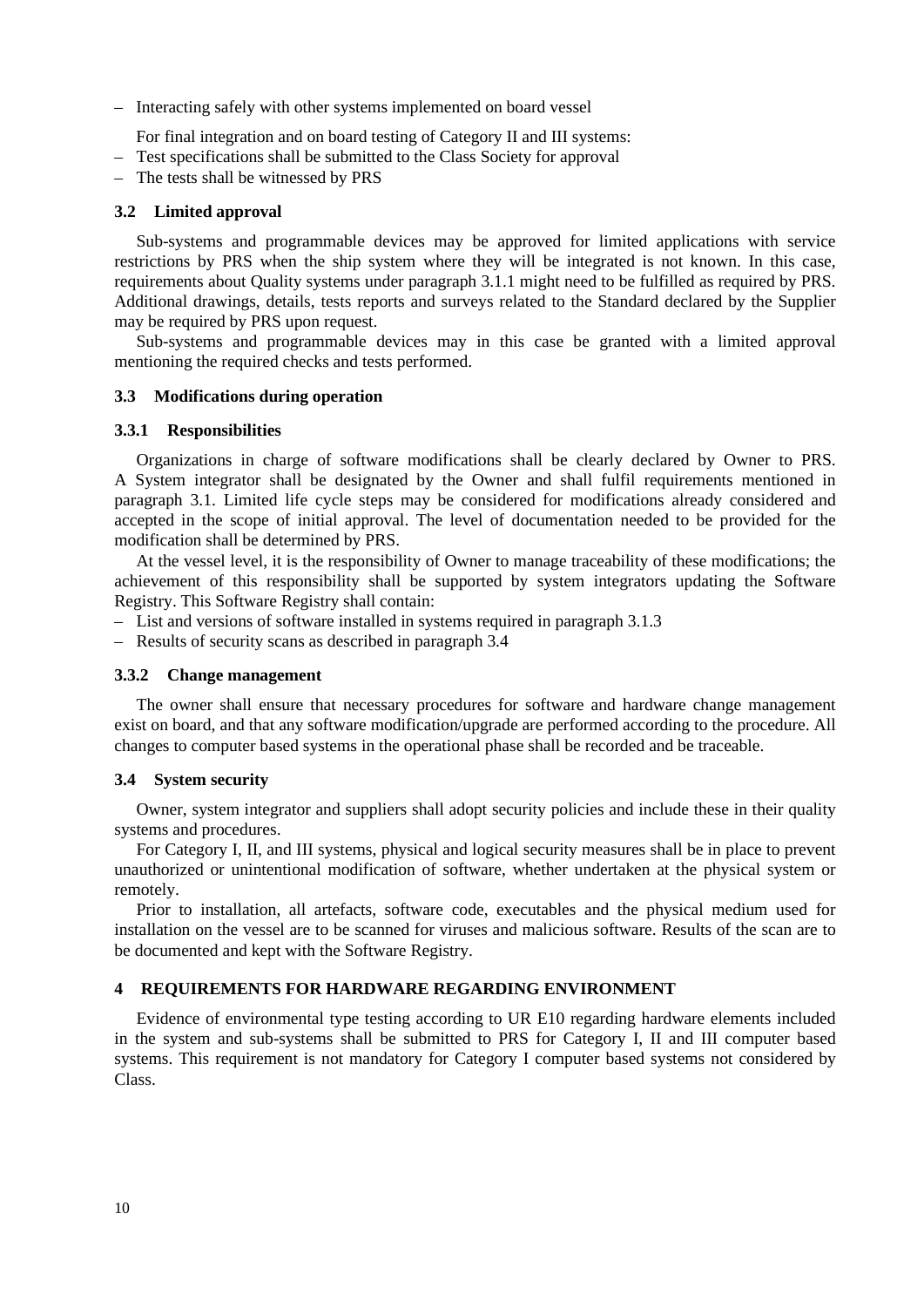## <span id="page-10-0"></span>**5 REQUIREMENTS FOR DATA LINKS FOR CATEGORY II AND III SYSTEMS**

## <span id="page-10-1"></span>**5.1 General requirements**

**5.1.1** Loss of a data link shall be specifically addressed in risk assessment analysis.

**5.1.2** A single failure in data link hardware shall be automatically treated in order to restore proper working of system. For Category III systems a single failure in data link hardware shall not influence the proper working of the system.

**5.1.3** Characteristics of data link shall prevent overloading in any operational condition of system.

**5.1.4** Data link shall be self-checking, detecting failures on the link itself and data communication failures on nodes connected to the link. Detected failures shall initiate an alarm.

## <span id="page-10-2"></span>**5.2 Specific requirements for wireless data links**

**5.2.1** Category III systems shall not use wireless data links unless specifically considered by PRS on the basis of an engineering analysis carried out in accordance with an International or National Standard acceptable to PRS.

**5.2.2** Other categories of systems may use wireless data links with following requirements:

**5.2.2.1** Recognised international wireless communication system protocols shall be employed, incorporating:

- Message integrity. Fault prevention, detection, diagnosis, and correction so that the received message is not corrupted or altered when compared to the transmitted message.
- Configuration and device authentication. Shall only permit connection of devices that are included in the system design.
- Message encryption. Protection of the confidentiality and or criticality of the data content.
- Security management. Protection of network assets, prevention of unauthorized access to network assets.

**5.2.2.2** The internal wireless system within the vessel shall comply with the radio frequency and power level requirements of International Telecommunication Union and flag state requirements.

Consideration should be given to system operation in the event of port state and local regulations that pertain to the use of radio-frequency transmission prohibiting the operation of a wireless data communication link due to frequency and power level restrictions.

**5.2.2.3** For wireless data communication equipment, tests during harbour and sea trials are to be conducted to demonstrate that radio-frequency transmission does not cause failure of any equipment and does not its self-fail as a result of electromagnetic interference during expected operating conditions.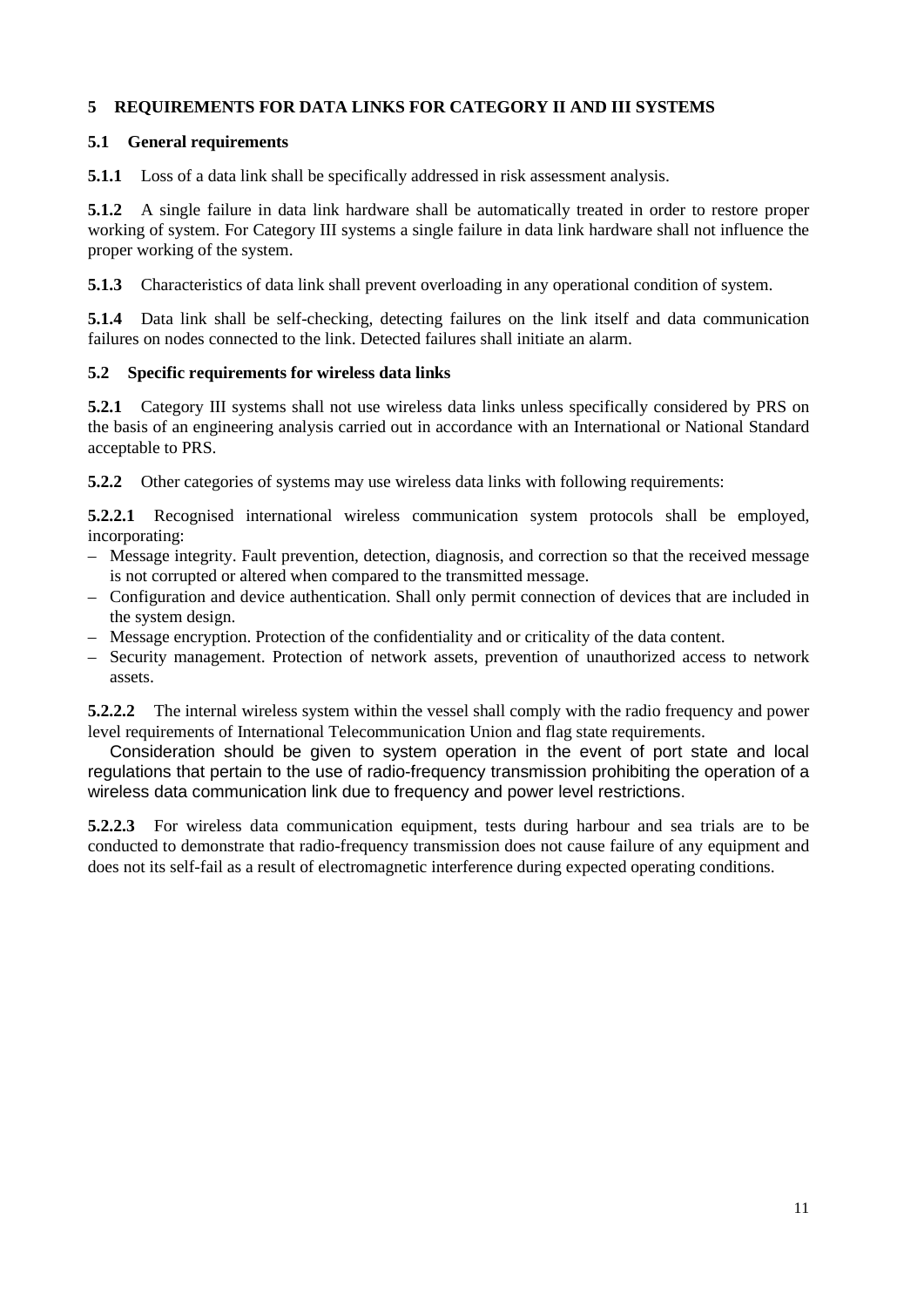## **Annex – Documents for class society and test attendance**

<span id="page-11-0"></span>Ⓐ Submitted (For Approval) Ⓘ Provided (For Information) Ⓦ Witness

<sup>1</sup> Additional documentation may be required upon request <sup>2</sup> Upon request

<sup>3</sup> If in the scope of Class requirement

| Requirement                                                                                                                                                      | <b>SUPPLIER</b><br><b>INVOLVED</b> | <b>SYSTEM</b><br><b>INTEGRATOR</b><br><b>INVOLVED</b> | <b>OWNER</b><br><b>INVOLVED</b> | <b>CATEGORY</b><br>$I^1$ | <b>CATEGORY</b><br>$\mathbf{I}$ | <b>CATEGORY</b><br>$\rm III$ |
|------------------------------------------------------------------------------------------------------------------------------------------------------------------|------------------------------------|-------------------------------------------------------|---------------------------------|--------------------------|---------------------------------|------------------------------|
| <b>Quality Plan</b>                                                                                                                                              | $\mathbf X$                        | $\mathbf X$                                           |                                 | $\bigcirc$               | $\circledA$                     | $\circledA$                  |
| Risk assessment<br>report                                                                                                                                        |                                    | X                                                     |                                 | $\mathbb{O}$             | $\mathbbm{C}$                   | $\mathbbm{C}$                |
| Software modules<br>functional<br>description and<br>associated hardware<br>description                                                                          | $\mathbf X$<br>(if necessary)      | $\mathbf X$                                           |                                 |                          | $\circled{1}$                   | $\circled{1}$                |
| Evidence of<br>verification of<br>software code                                                                                                                  | $\mathbf X$<br>(if necessary)      | $\mathbf X$                                           |                                 |                          | $\circled{1}$                   | $\circled{1}$                |
| Evidence of<br>functional tests for<br>elements included in<br>systems of Category<br>II and III at the level<br>of software module,<br>sub-system and<br>system | $\mathbf X$                        | $\mathbf X$                                           |                                 |                          | $\circled{1}$                   | $\circled{1}$                |
| Test programs and<br>procedures for<br>functional tests and<br>failure tests<br>including a<br>supporting FMEA<br>or equivalent, at the<br>request of PRS        |                                    | $\mathbf X$                                           |                                 |                          | $\circledA$                     | $^{\circledR}$               |
| Factory acceptance<br>test event including<br>functional and<br>failure tests                                                                                    | X                                  | $\mathbf X$                                           |                                 |                          | $^{\circledR}$                  | $^{\circledR}$               |
| Test program for<br>simulation tests for<br>final integration                                                                                                    |                                    | $\mathbf X$                                           |                                 |                          | $\circledA$                     |                              |
| Simulation tests for<br>final integration                                                                                                                        |                                    | $\mathbf X$                                           |                                 |                          | $\circledR$                     | $^{\circledR}$               |
| Test program for on<br>board tests (includes<br>wireless network<br>testing)                                                                                     |                                    | $\mathbf X$                                           |                                 |                          | $^{\circledR}$                  | $^{\circledR}$               |
| On board integration<br>tests (includes<br>wireless network<br>testing)                                                                                          |                                    | $\mathbf X$                                           |                                 |                          | $^{\circledR}$                  | $^{\circledR}$               |